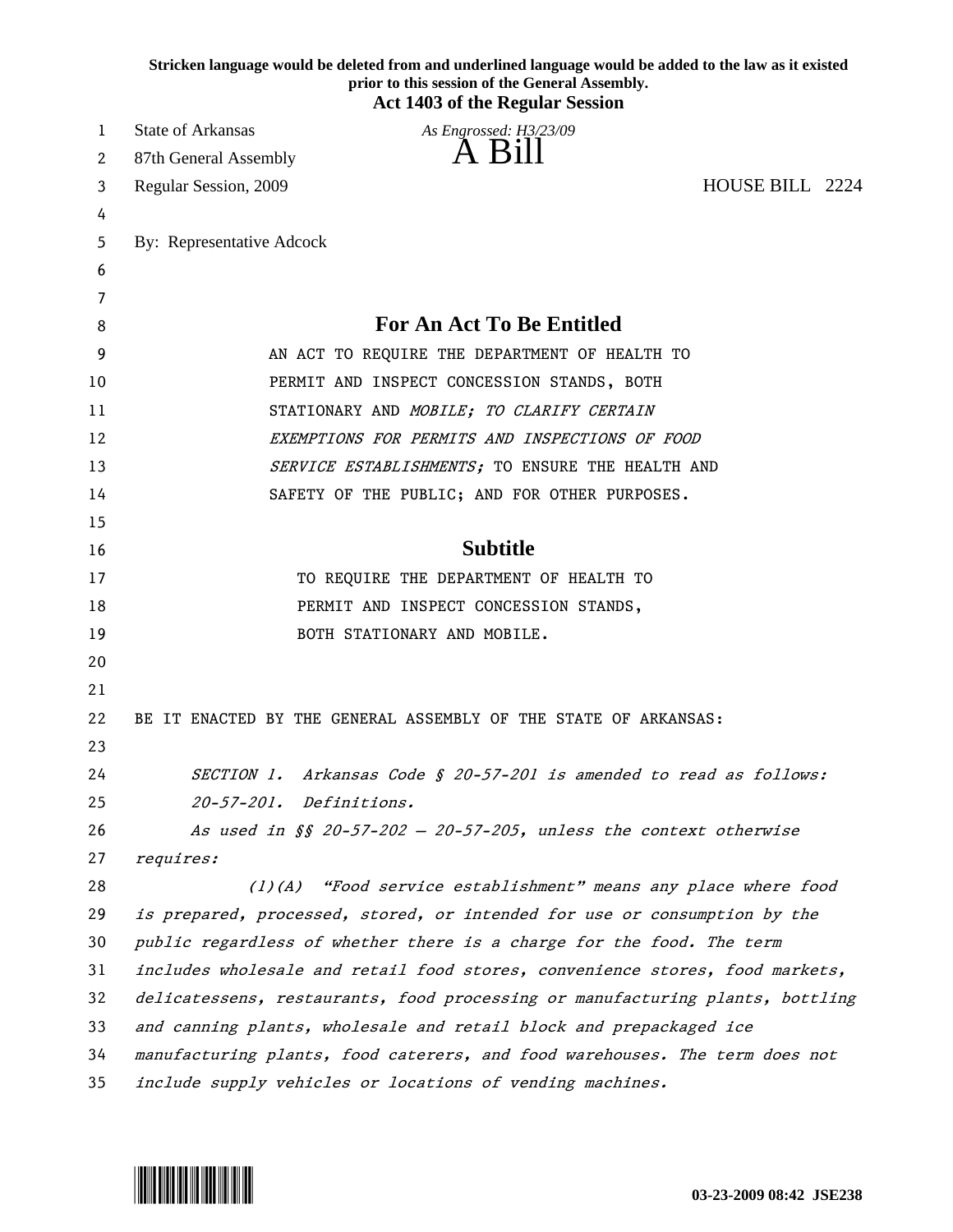| 1  | (B)<br>The following are also exempt:                                                     |
|----|-------------------------------------------------------------------------------------------|
| 2  | Group homes routinely serving ten (10) or fewer<br>(i)                                    |
| 3  | persons;                                                                                  |
| 4  | Day-care centers routinely serving ten (10) or<br>(iii)                                   |
| 5  | fewer persons;                                                                            |
| 6  | (iii) Potluck suppers, community picnics, or other                                        |
| 7  | group gatherings where food is served but not sold; and                                   |
| 8  | Nonprofit organizations that sell food, on a<br>(iv)                                      |
| 9  | temporary basis for fund-raising events An establishment that offers only                 |
| 10 | prepackaged foods that are not potentially hazardous as defined by the State              |
| 11 | Board of Health; and                                                                      |
| 12 | Ice vending machines or kiosks where ice is<br>(v)                                        |
| 13 | dispensed in the open air and are totally self-contained; and                             |
| 14 | "Food service industry" means the aggregate of food service<br>(2)                        |
| 15 | establishments.                                                                           |
| 16 |                                                                                           |
| 17 | Arkansas Code § 20-57-204 is amended to read as follows:<br><i>SECTION 2.</i>             |
| 18 | 20-57-204. Permit required.                                                               |
| 19 | No food service establishment shall be allowed to operate unless<br>(a)                   |
| 20 | it has procured a food establishment permit from the Division of                          |
| 21 | Environmental Health Protection of the Department of Health.                              |
| 22 | (b)(1) Permits issued under $\frac{1}{2}$ 20-57-201 - 20-57-205 shall be                  |
| 23 | nontransferable are not transferable, shall be renewed annually, and shall                |
| 24 | expire one (1) year after issuance or at a time specified by the Department               |
| 25 | of Health.                                                                                |
| 26 | (2) A late fee equal to one-half $\langle \frac{1}{2} \rangle$ of the renewal fee for any |
| 27 | type of establishment shall be charged to renew a permit sixty (60) days                  |
| 28 | after the expiration date.                                                                |
| 29 | Any food service establishment may obtain a food service permit by<br>(c)                 |
| 30 | paying an annual permit fee of thirty-five dollars (\$35.00) to the department            |
| 31 | and by meeting the minimum requirements established by the applicable rules               |
| 32 | and regulations.                                                                          |
| 33 | (d)(1) Each distinctively separate food establishment type and class                      |
| 34 | as defined in §§ 20-57-201 - 20-57-205 shall be required to procure a permit              |
| 35 | for that type or class per each location not to exceed a total of one hundred             |
| 36 | five dollars $(\$105.00)$ .                                                               |